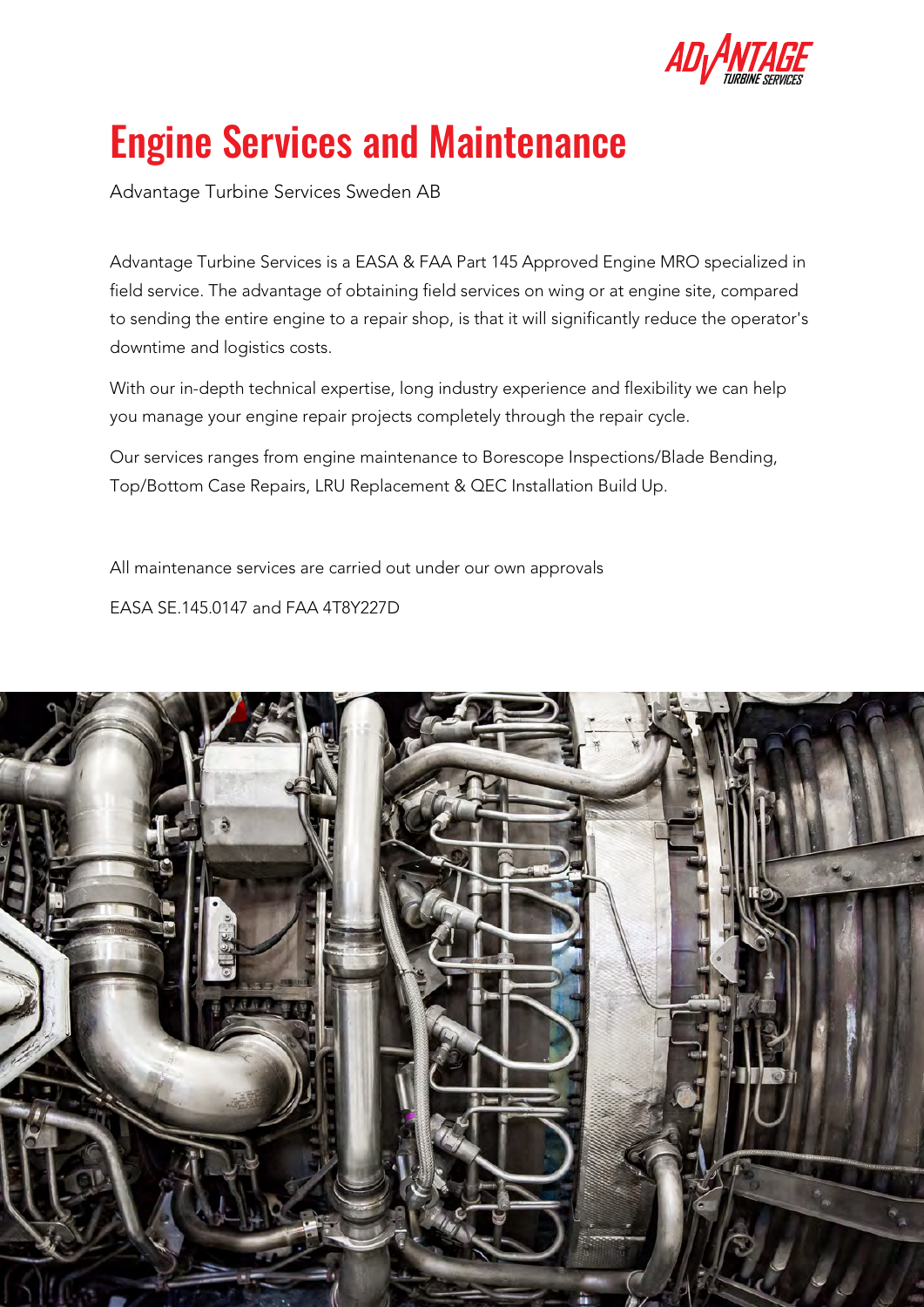

# Advantage Turbine Services Capability List

## Engine Maintenance (Class B Engines, Rating B1 Turbine and B3 APU)

| Rating         | <b>Engine Model</b>  | Limitation       | <b>Maintenance Level</b>    |  |
|----------------|----------------------|------------------|-----------------------------|--|
| <b>B1</b>      | CFM56 Series         | N/A              | Borescope Blade Blending    |  |
|                | CFM-LEAP             | $-1A, -1B$       |                             |  |
| <b>B1</b>      | PW 100 Series        | N/A              | <b>Blending LP Impeller</b> |  |
|                | CFM56 Series         | N/A              |                             |  |
|                | CFM-LEAP             | $-1A, -1B$       |                             |  |
|                | <b>EA GP7200</b>     | N/A              |                             |  |
|                | GE CF34              | $-3, -8$         |                             |  |
|                | GE CF6 Series        | N/A              | Borescope Inspection        |  |
|                | <b>GE CT7 Series</b> | N/A              |                             |  |
| <b>B1</b>      | IAE V2500 Series     | N/A              |                             |  |
|                | PW 100 Series        | N/A              |                             |  |
|                | PW 2000 Series       | N/A              |                             |  |
|                | PW 4000 Series       | N/A              |                             |  |
|                | PW JT9D Series       | N/A              |                             |  |
|                | PW JT8D-200 Series   | N/A              |                             |  |
|                | RRD BR700 Series     | N/A              |                             |  |
| B <sub>1</sub> | CFM56 Series         | N/A              | Top and Bottom Case Repair  |  |
|                | CFM56 Series         | N/A              |                             |  |
|                | CFM-LEAP             | $-1A$            |                             |  |
|                | GE CF34              | $-3$             |                             |  |
| <b>B1</b>      | IAE V2500 Series     | N/A              | <b>LRU</b> Replacement      |  |
|                | PW JT8D-200 Series   | N/A              |                             |  |
|                | PW JT9D              | $-7R4, -59, -70$ |                             |  |
|                | CFM56 Series         | N/A              |                             |  |
|                | CFM-LEAP             | $-1A$            |                             |  |
| B <sub>1</sub> | GE CF34              | $-3$             | Non-Complex Tasks           |  |
|                | IAE V2500 Series     | N/A              |                             |  |
|                | PW JT8D-200 Series   | N/A              |                             |  |
|                | PW JT9D              | -7R4, -59, -70   |                             |  |
| <b>B1</b>      | CFM56 Series         | N/A              | QEC Installation Build Up   |  |
|                | CFM-LEAP             | $-1A$            |                             |  |
|                | GE CF34              | $-3$             |                             |  |
|                | IAE V2500 Series     | N/A              |                             |  |
|                | PW JT8D-200 Series   | N/A              |                             |  |
|                | PW JT9D              | -7R4, -59, -70   |                             |  |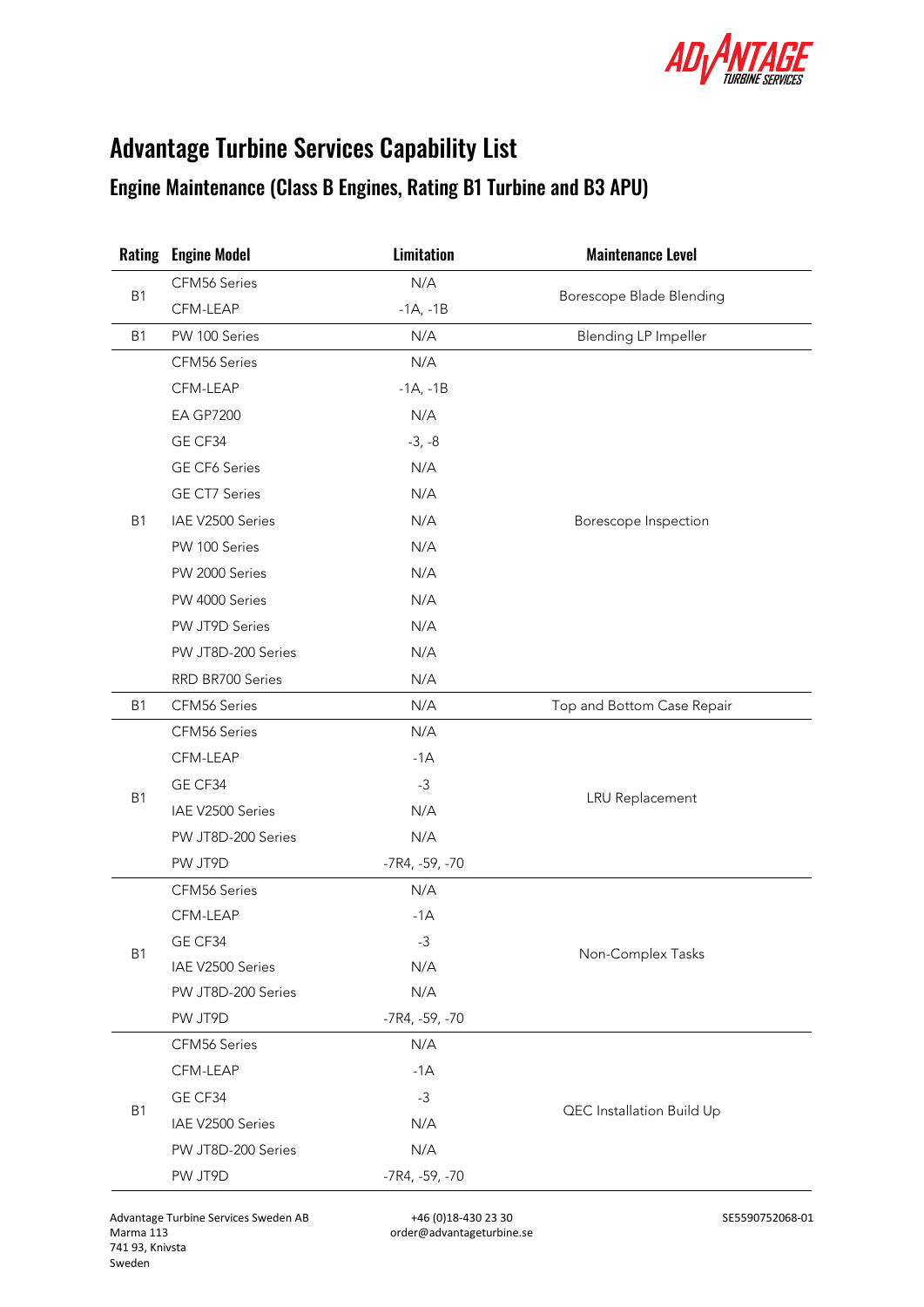

|                | PW JT8D-200 Series          | N/A               | Repair of Sound Absorbing Liner Delamination   |  |
|----------------|-----------------------------|-------------------|------------------------------------------------|--|
|                | PW JT8D-200 Series          | N/A               | Replacement Fan Blades                         |  |
|                | PW JT8D-200 Series          | N/A               | Replacement Fan Exit Guide Vanes               |  |
|                | PW JT8D-200 Series          | N/A               | Replacement Fan Rotor Modul                    |  |
|                | PW JT8D-200 Series          | N/A               | Replacement Front Fan Case                     |  |
|                | PW JT8D-200 Series          | N/A               | Replacement Inlet and Front Compressor Section |  |
|                | PW JT8D-200 Series          | N/A               | Replacement Inlet Case and Inlet Module        |  |
|                | PW JT8D-200 Series          | N/A               | Replacement Rear Fan Case                      |  |
| <b>B1</b>      | PW JT8D-200 Series          | N/A               | Replacement Bleed Valves                       |  |
|                | PW JT8D-200 Series          | N/A               | Replacement Exhaust Case Module                |  |
|                | PW JT8D-200 Series          | N/A               | Replacement Fuel Nozzles                       |  |
|                | PW JT8D-200 Series          | N/A               | Replacement Main Gearbox                       |  |
|                | PW JT8D-200 Series          | N/A               | Replacement Mixer Module                       |  |
|                | PW JT8D-200 Series          | N/A               | Replacement Nozzle Guide Vanes (NGV)           |  |
|                | PW JT8D-200 Series          | N/A               | Replacement Outer Diffusor Duct                |  |
|                | PW JT9D                     | -7R4, -59, -70    | Front Fan Case Replacement                     |  |
|                | PW JT9D                     | -7R4, -59, -70    | Main Gear Box Replacement                      |  |
|                | PW JT9D                     | $-7R4, -59, -70$  | VSV, 3,0 and BIAS Rig Procedure                |  |
| Rating         | <b>APU Model</b>            | <b>Limitation</b> | <b>Maintenance Level</b>                       |  |
|                | Hamilton Sundstrand APS2000 | N/A               |                                                |  |
| B <sub>3</sub> | Hamilton Sundstrand APS2100 | N/A               | N/A<br>Borescope Inspection<br>N/A             |  |
|                | Hamilton Sundstrand APS3200 |                   |                                                |  |
|                | Honeywell 131 series        |                   |                                                |  |
|                | Honeywell GTCP 85 series    | N/A               |                                                |  |
|                | Honeywell RE-220            | N/A               |                                                |  |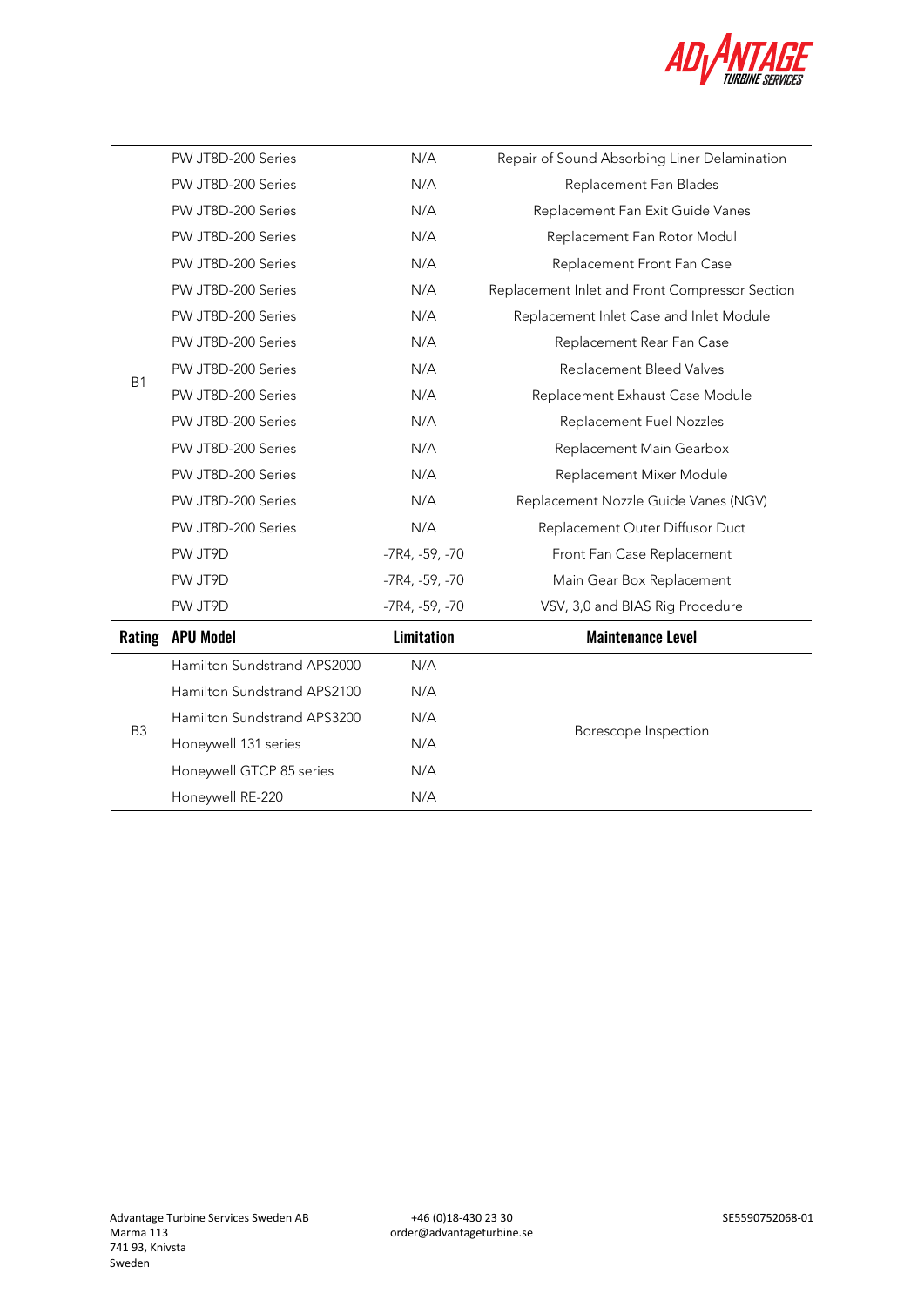UNITED STATES OF AMERICA DEPARTMENT OF TRANSPORTATION FEDERAL AVIATION ADMINISTRATION

# Air Agency Certificate

Number **4T8Y227D**

This certificate is issued to

**ADVANTAGE TURBINE SERVICES SWEDEN AB**

whose business address is **MARMA 113 741 93 KNIVSTA SWEDEN**

upon finding that its organization complies in all respects with the requirements of the Federal Aviation Regulations relating to the establishment of an Air Agency, and is empowered to operate an approved **REPAIR STATION**

with the following ratings:

**LIMITED POWERPLANT LIMITED ACCESSORIES (5/6/2019)** 

This certificate, unless canceled, suspended, or revoked,

shall continue in effect until SEPTEMBER 30, 2022

By direction of the Administrator

Date issued:

**SEPTEMBER 6, 2017**

**FOR\_\_\_\_\_\_\_\_\_\_\_\_\_\_\_\_\_\_\_\_\_\_\_\_\_\_\_\_\_\_\_\_\_\_\_\_\_**

**Nicholas Tsokris, Manager, New York IFO**

**This Certificate is not Transferable, and any major change in the basic facilities, or in the location thereof, SHALL BE IMMEDIATELY REPORTED TO THE APPROPRIATE REGIONAL OFFICE OF THE FEDERAL AVIATION ADMINISTRATION**

**FAA Form 8000-4 (1-67) SUPERSEDES FAA FORM 390.** Electronic Forms (PDF)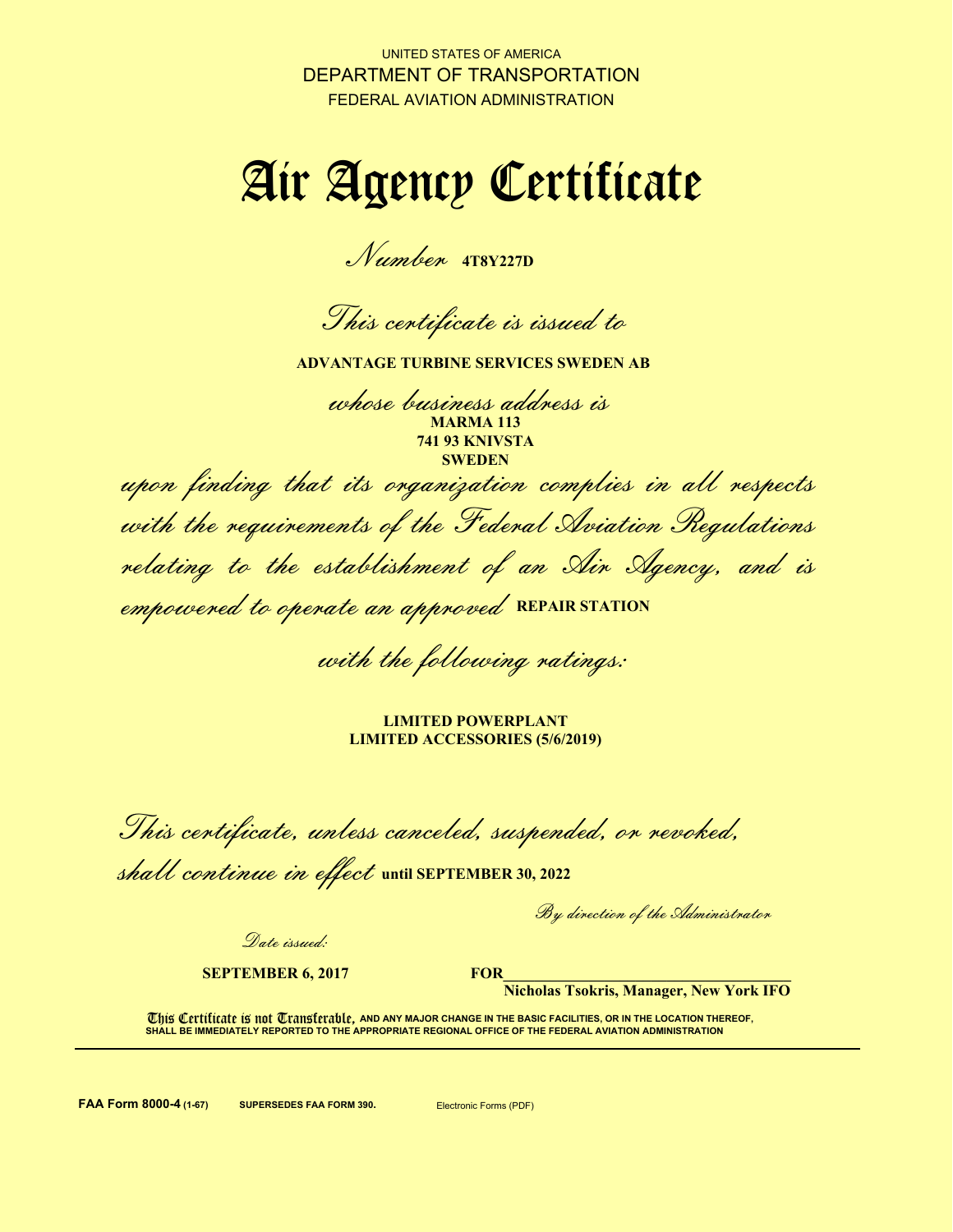

**SWEDEN** 

A member of the European Union

## **MAINTENANCE ORGANISATION APPROVAL CERTIFICATE**

### **Reference: SE.145.0147**

Pursuant to Regulation (EU) 2018/1139 of the European Parliament and of the Council and to Commission Regulation (EU) 1321/2014 for the time being in force and subject to the conditions specified below, the Swedish Transport Agency, Civil Aviation and Maritime Department hereby certifies:

## **Advantage Turbine Services Sweden AB**

## (Reg.No: 559075-2068) c/o Adv. Aviation Service Sweden AB Marma 113 741 93 Knivsta

as a maintenance organisation in compliance with section A of Annex II (Part-145) of Regulation (EU) 1321/2014, approved to maintain the products, parts and appliances listed in the attached approval schedule and issue related certificates of release to service using the above references and, when stipulated, to issue recommendations and airworthiness review certificate after an airworthiness review as specified in point M.A.901(I) of Annex I (Part-M) to the same Regulation for those aircraft listed in the attached approval schedule.

#### **CONDITIONS**

- $1.$ This approval is limited to that specified in the scope of work section of the approved maintenance organisation exposition as referred to in section A of Annex II (Part-145), and
- $2.$ This approval requires compliance with the procedures specified in the approved maintenance organisation exposition, and
- $3.$ This approval is valid whilst the approved maintenance organisation remains in compliance with Annex II (Part-145) of Regulation (EU) 1321/2014.
- $4.$ Subject to compliance with the foregoing conditions, this approval shall remain valid for an unlimited duration unless the approval has previously been surrendered, superseded, suspended or revoked.

Date of original issue: 31 March 2017

Date of this revision: 22 June 2020

Revision No:  $\mathsf{R}$ 

Signed:

alv

Anders Vestgård Head of the Section for Maintenance and Production Organisations For the Competent Authority: Swedish Transport Agency, Civil Aviation and Maritime Department

TSL 2020-4064 Page 1 of 3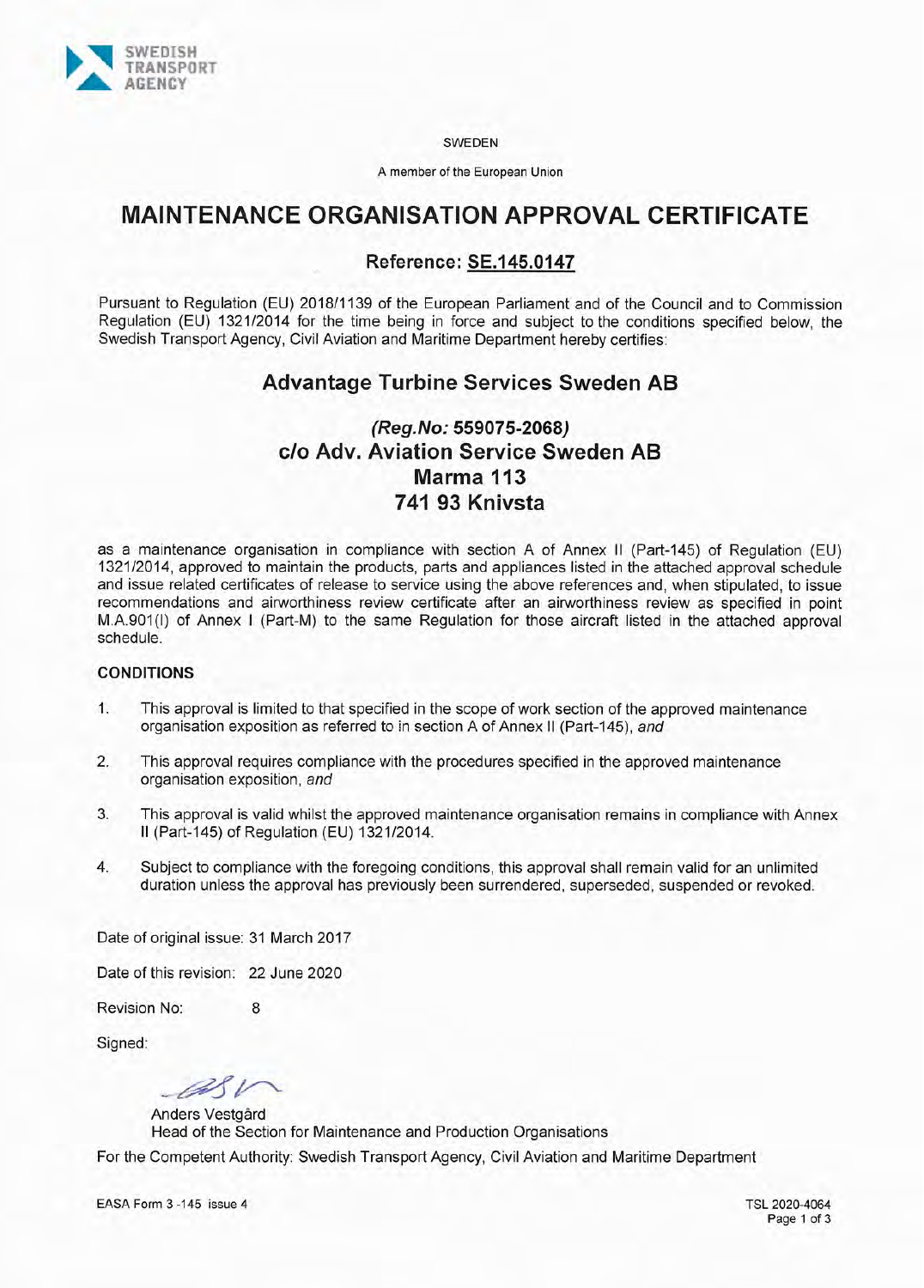

#### **MAINTENANCE ORGANISATION APPROVAL SCHEDULE**

Reference: SE.145.0147

#### Organisation: Advantage Turbine Services Sweden AB

#### (Reg.No: 559075-2068) c/o Adv. Aviation Service Sweden AB Marma 113 741 93 Knivsta

#### Base maintenance location: 145 Main Component Knivsta

| <b>CLASS</b>       | <b>RATING</b>     | <b>LIMITATION</b>                                |
|--------------------|-------------------|--------------------------------------------------|
| <b>B</b> - Engines | <b>B1 Turbine</b> | CFM56 series                                     |
|                    |                   | CFM LEAP-1B                                      |
|                    |                   | Engine Alliance GP7200 series                    |
|                    |                   | <b>General Electric CF6 series</b>               |
|                    |                   | General Electric CF34 series                     |
|                    |                   | International Aero Engines V2500-series          |
|                    |                   | Pratt & Whitney JT9D series                      |
|                    |                   | Pratt & Whitney PW100 series                     |
|                    |                   | Pratt & Whitney PW2000 series                    |
|                    |                   | Pratt & Whitney PW4000 series                    |
|                    |                   | Rolls-Royce Deutschland BR700-710 Series engines |
|                    |                   | Rolls-Royce Deutschland BR700-715 series engines |
|                    |                   | CFM LEAP-1A                                      |
|                    |                   | <b>General Electric CT7 series</b>               |
|                    |                   | Pratt & Whitney JT8D-200 series                  |
|                    | <b>B3 APU</b>     | Hamilton Sundstrand APS2000                      |
|                    |                   | Hamilton Sundstrand APS2100                      |
|                    |                   | Hamilton Sundstrand APS3200                      |
|                    |                   | Honeywell 131 series                             |
|                    |                   | Honeywell GTCP 85 series                         |
|                    |                   | Honeywell RE-220                                 |

This approval schedule is limited to those products, parts and appliances and to the activities specified in the scope of work section of the approved maintenance organisation exposition.

Maintenance Organisation Exposition reference: TSL 2020-4062